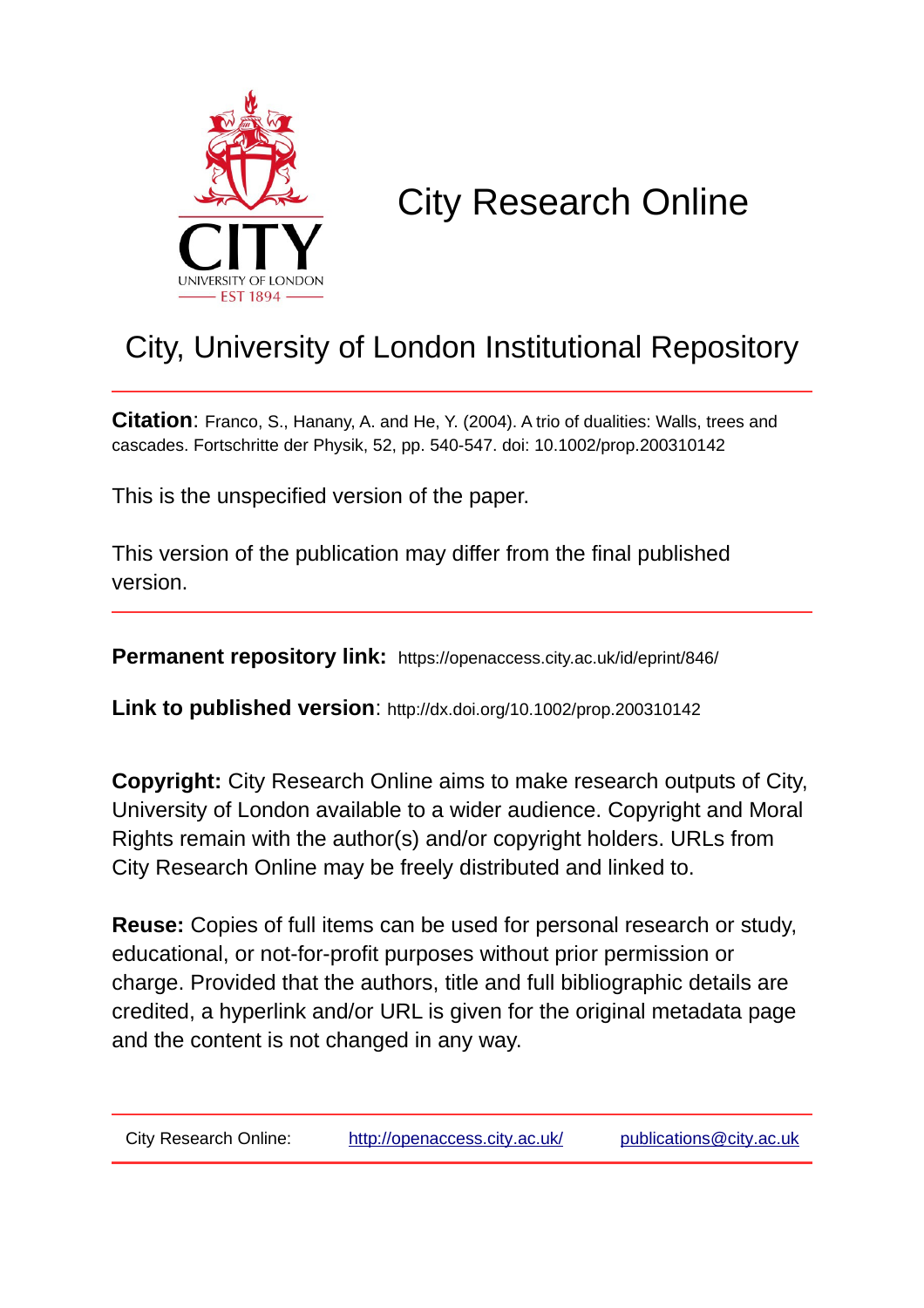#### A Trio of Dualities: Walls, Trees and Cascades

 ${\bf Se}$ bastián Franco,<sup>1</sup> Amihay Hanany,<sup>1,2</sup> \* Yang-Hui He<sup>3</sup>

<sup>1</sup> Center for Theoretical Physics, Massachusetts Institute of Technology, Cambridge, MA 02139, USA 2 Institute for Advanced Study, Princeton, NJ 08540, USA <sup>3</sup> Department of Physics and Math/Physics RG, The University of Pennsylvania, Philadelphia, PA 19104-6396, USA

#### Abstract:

We study the RG flow of  $\mathcal{N}=1$  world-volume gauge theories of D3-brane probes on certain singular Calabi-Yau threefolds. Taking the gauge theories out of conformality by introducing fractional branes, we compute the NSVZ beta-function and follow the subsequent RG flow in the cascading manner of Klebanov-Strassler. We study the duality trees that blossom from various Seiberg dualities and encode possible cascades. We observe the appearance of duality walls, a finite limit energy scale in the UV beyond which the dualization cascade cannot proceed. Diophantine equations of the Markov type characterize the dual phases of these theories. We discuss how the classification of Markov equations for different geometries into families relates the RG flows of the corresponding gauge theories.

Submitted to "Fortschritte der Physik" as part of the proceedings of the "36th International Symposium Ahrenshoop on the Theory of Elementary Particles," Berlin, August 26-30, 2003, and based on talks given by A. Hanany in Berlin and The University of Pennsylvannia, Philadelphia.

#### 1 Introduction and Conclusions

D3-brane probes on singular Calabi-Yau threefolds have been widely used both as a means to study (potentially realistic) four dimensional,  $\mathcal{N}=1$  supersymmetric gauge theories and as a tool for the investigations of many beautiful mathematical phenomena (for a review, cf. e.g. [\[1\]](#page-9-0)). A central phenomenon in these theories is the the existence of Seiberg duality [\[2\]](#page-9-1). This corresponds to an exact equivalence between different gauge theories in the IR limit. Armed with various technologies, such as the Inverse Algorithm (which

<sup>∗</sup>E-mail: sfranco@mit.edu, hanany@mit.edu, yanghe@physics.upenn.edu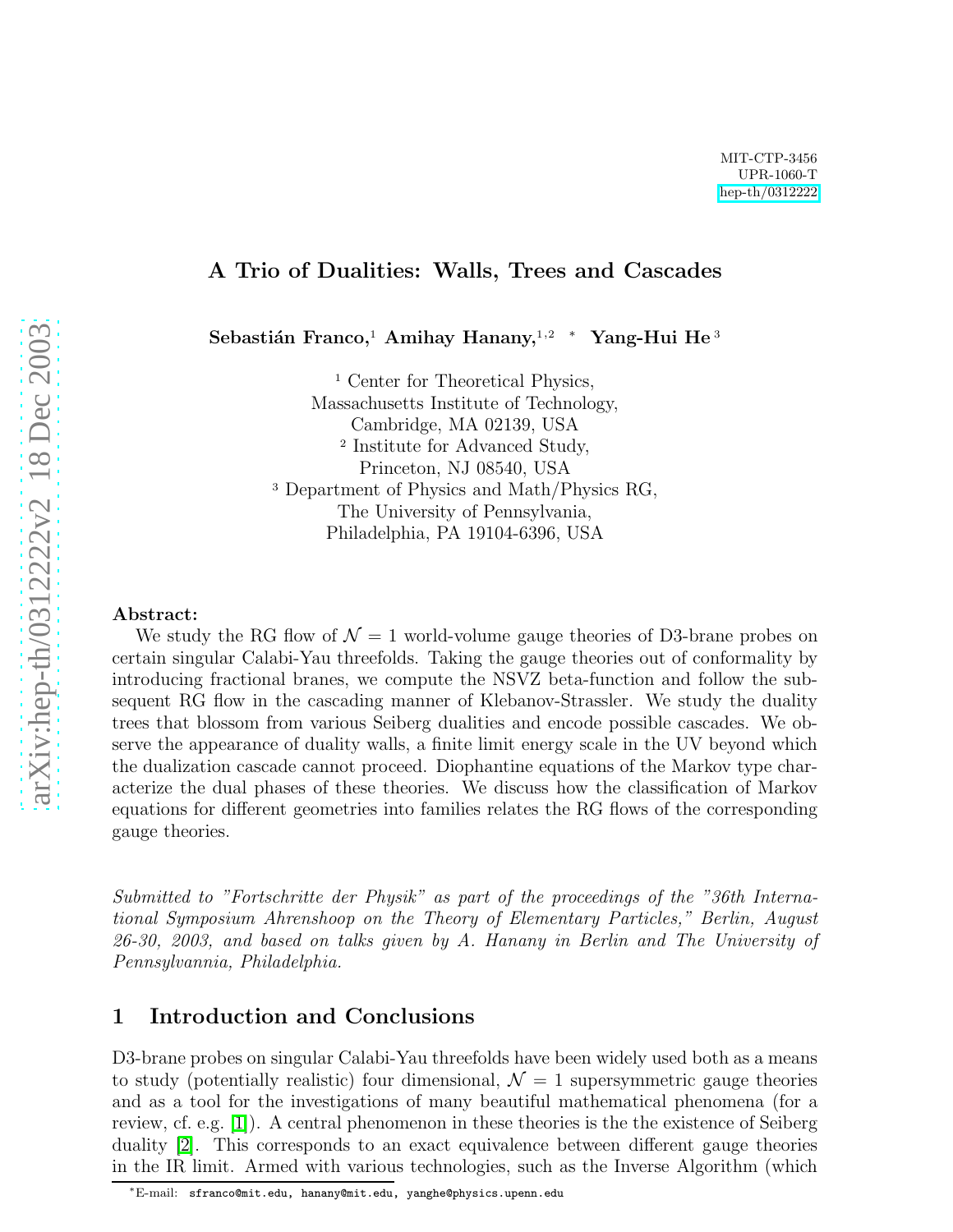computes the gauge theories on the world-volume of D3-branes probing toric singularities),  $(p, q)$ -webs, exceptional collections and the derived category, a host of gauge theories have been constructed for a plethora of geometries that constitute non-trivial horizons for the bulk AdS theory. Of particular interest are the various guises and generalization of Seiberg duality, called "Toric Duality" in [\[3,](#page-9-2) [4\]](#page-9-3) (for a short introduction, cf. e.g. [\[5\]](#page-9-4)), that emerge naturally when realizing the gauge theories geometrically in String Theory.

The world-volume theories on the D-brane probes are quiver theories. By successive applications of dualities, it is possible to construct, for each probed geometry, an infinite web of dual phases. The constructions that represent the space of dual theories and the connections between them have been affectionately called Duality Trees and Flowers [\[6\]](#page-9-5). As we dualize upon a node in the quiver at each stage, a new branch blossoms.

A famous example which exploits Seiberg duality and which exhibits many intricacies of the AdS/CFT correspondence is the theory for the conifold [\[7\]](#page-9-6). With the addition of M fractional branes, the theory is taken out of conformality and there is a subsequent RG flow for the gauge couplings. This running can be identified with the radial variation of the fiveform flux in AdS. The gauge theory interpretation of this flow states that when one of the couplings becomes strong, one, à la Seiberg  $[2]$ , dualizes the theory and flow to the IR. This RG flow can be followed ad infinitum and the process was referred to as a cascade. Thus, every time one of the couplings becomes infinite, we switch to an alternative dual description in which the effective number of D3-branes is decreased by M.

When dealing with non-conformal theories, duality trees represent the possible paths or cascades that can be followed along an RG flow. In this context, the topology of the tree can be used to identify the qualitative features of the possible flows. For example, the existence of closed cycles would signify that certain dualities may be trapped within a group of theories, given rise to a cascade resembling the conifold one.

The generalization of the cascade phenomenon to other geometries is hindered by the fact that the conifold is really the only geometry for which we know the metric. Nevertheless nice extensions from the field theory side have been performed [\[9,](#page-9-7) [8,](#page-9-8) [10\]](#page-9-9). There has been some evidence that for other geometries the cascade is qualitatively different. An interesting possibility is the existence of Duality Walls. This concept was introduced in [\[8\]](#page-9-8), where it appeared as fundamental limitation on the UV scale of the theory when trying to accommodate the Standard Model at the IR limit of a duality cascade.

Inspired by the myriad of dual phases of theories constructed for the immediate and most important generalizations of the conifold, namely the del Pezzo surfaces [\[3\]](#page-9-2), we study their cascades. We focus on the illustrative example of  $F_0$ , the zeroth Hirzebruch surface. We find that there is indeed a duality wall past which Seiberg duality can no longer be performed. To this claim we shall soon supplant with analytic proof [\[18\]](#page-10-0) and also demonstrate some fascinating chaotic behavior. In due course of our investigations, we shall also delve into such elegant mathematics as resolution of singularities and the emergence of certain Diophantine equations of Markov type which characterize the duality tree. We will discuss how the connection between Markov equations for different singularities can be exploited to relate RG cascades for these geometries. We will see intricate inter-relations between D-brane gauge theories, algebraic singularities, AdS holographic duals, finite graphs and Diophantine equations.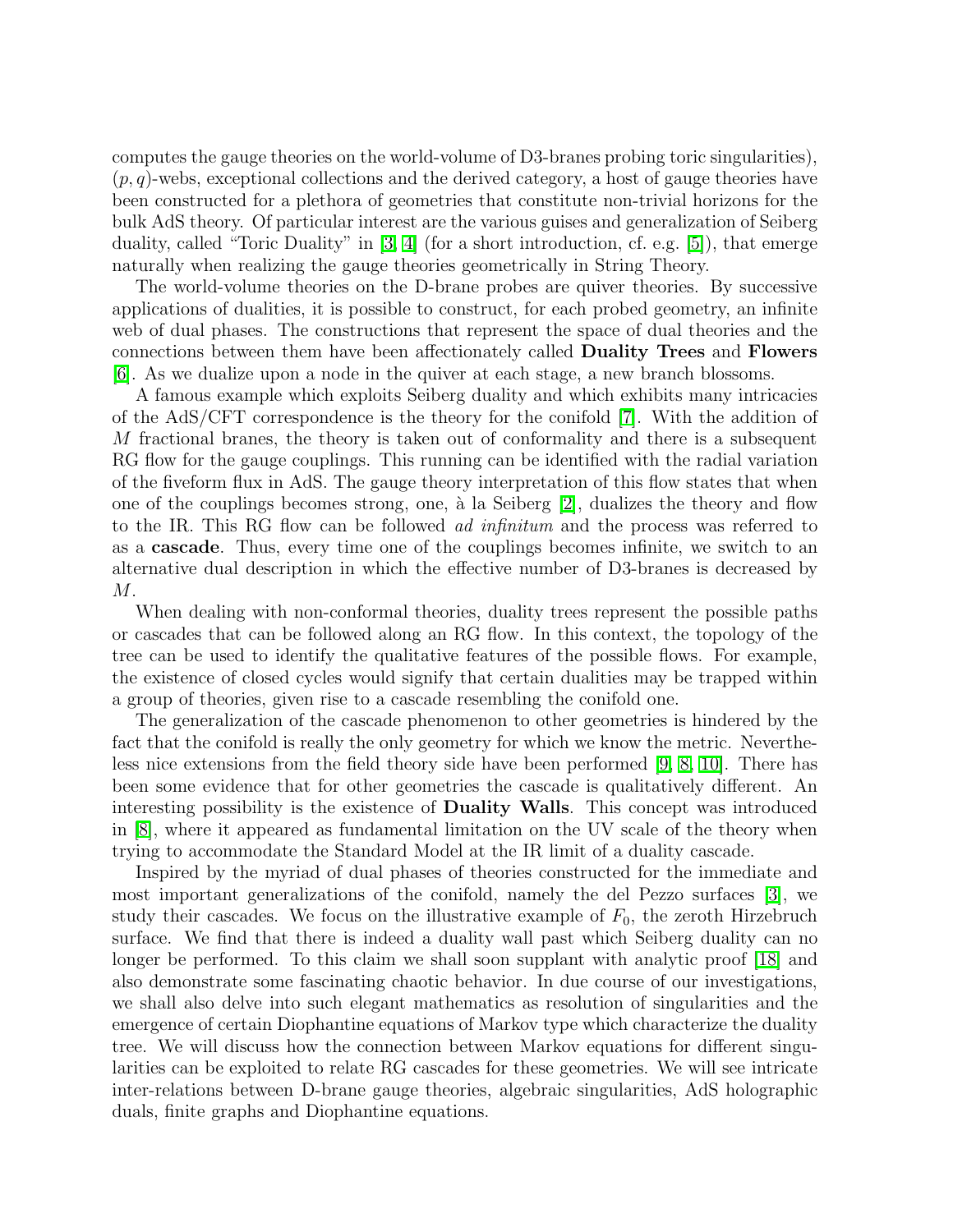#### 2 The Beta Function

i

Let us study the quiver theory arriving from a stack of  $N$  parallel coincident D3-branes on a singular Calabi-Yau threefold. This is an  $\mathcal{N}=1$  conformal 4D theory with gauge group  $\prod U(N_i)$  and chiral bifundamental multiplets with multiplicities  $A_{ij}$  between the *i*-

th and j-th gauge factors (the matrix  $A_{ij}$  is the adjacency matrix of the quiver). Anomaly freedom requires that the ranks  $N_i$  obey

<span id="page-3-0"></span>
$$
(A - AT)ij \cdot \vec{N} = 0.
$$
 (1)

We can add M fractional branes, whereby modifying the ranks  $N_i$ , in such a way that [\(1\)](#page-3-0) is still satisfied. These new ranks  $n_i = N_i + M_i$  take the theory out of conformality, inducing a nontrivial RG flow. This flow is governed by the NSVZ beta-function [\[11\]](#page-10-1) that for each gauge group takes the following form

$$
\beta_i = \frac{d(8\pi^2/g_i^2)}{d\ln\mu} = \frac{3T(G) - \sum_i T(r_i)(1 - \gamma_i)}{1 - \frac{g_i^2}{8\pi^2}T(G)} := \frac{dx_i}{dt}
$$
(2)

<span id="page-3-2"></span>where  $\mu$  is the energy scale; we have defined  $x_i$  to be the inverse square gauge coupling and t to be the log of the energy. For an  $SU(N_c)$  gauge group,  $T(G) = N_c$  and  $T(fund) = 1/2$ .

An interesting limit in which computations can be carried on easily, is the one in which the number of fractional branes is much smaller than the number of probe branes. In this regime, the beta functions can be computed as follows [\[13,](#page-10-2) [17,](#page-10-3) [6\]](#page-9-5). Let  $\gamma_{ij}$  be the anomalous dimensions of the field  $A_{ij}$ . The beta functions for the gauge and superpotential couplings, can be written as

<span id="page-3-1"></span>
$$
\beta_{i \in \text{nodes}} = 3n_i - \frac{1}{2} \sum_{j=1}^{k} (A_{ij} + A_{ji})n_j + \frac{1}{2} \sum_{j=1}^{k} (A_{ij} \gamma_{ij} + A_{ji} \gamma_{ji})n_j
$$
\n
$$
\beta_{h \in \text{loops}} = \text{length}(loop) - 3 + \frac{1}{2} \sum_{h} \gamma_{h_i h_j} ; \qquad (3)
$$

where we consider one  $h$  coupling for each of the gauge invariant terms in the superpotential, which are represented by closed loops in the quiver.<sup>1</sup> We then solve for  $\gamma_{ij}$  by setting [\(3\)](#page-3-1) to zero at the conformal point where  $n_i = N_i$ , and fix the remaining freedom using maximization of the central charge [\[13\]](#page-10-2)

$$
a = \frac{3}{32}(3 \operatorname{Tr} R^3 - \operatorname{Tr} R) = \frac{3}{32} \left[ 2 \sum_{i} N_i^2 + \sum_{i < j} A_{ij} N_i N_j \left[ 3(R_{ij} - 1)^3 - (R_{ij} - 1) \right] \right] \tag{4}
$$

where the anomalous dimensions are related to the corresponding R charges by  $\gamma_{ij} =$  $3R_{ij}$  − 2. With the solutions, back-substitute into the beta-functions and proceed out of conformality by taking the ranks  $n_i = N_i + M_i$ . We remark that the beta function thus computed is of leading order and we assume that the next order is  $\mathcal{O}(M/N)^2$  while  $\mathcal{O}(M/N)$  vanishes.

 $1$ The number of independent superpotential couplings can be reduced in the presence of symmetries.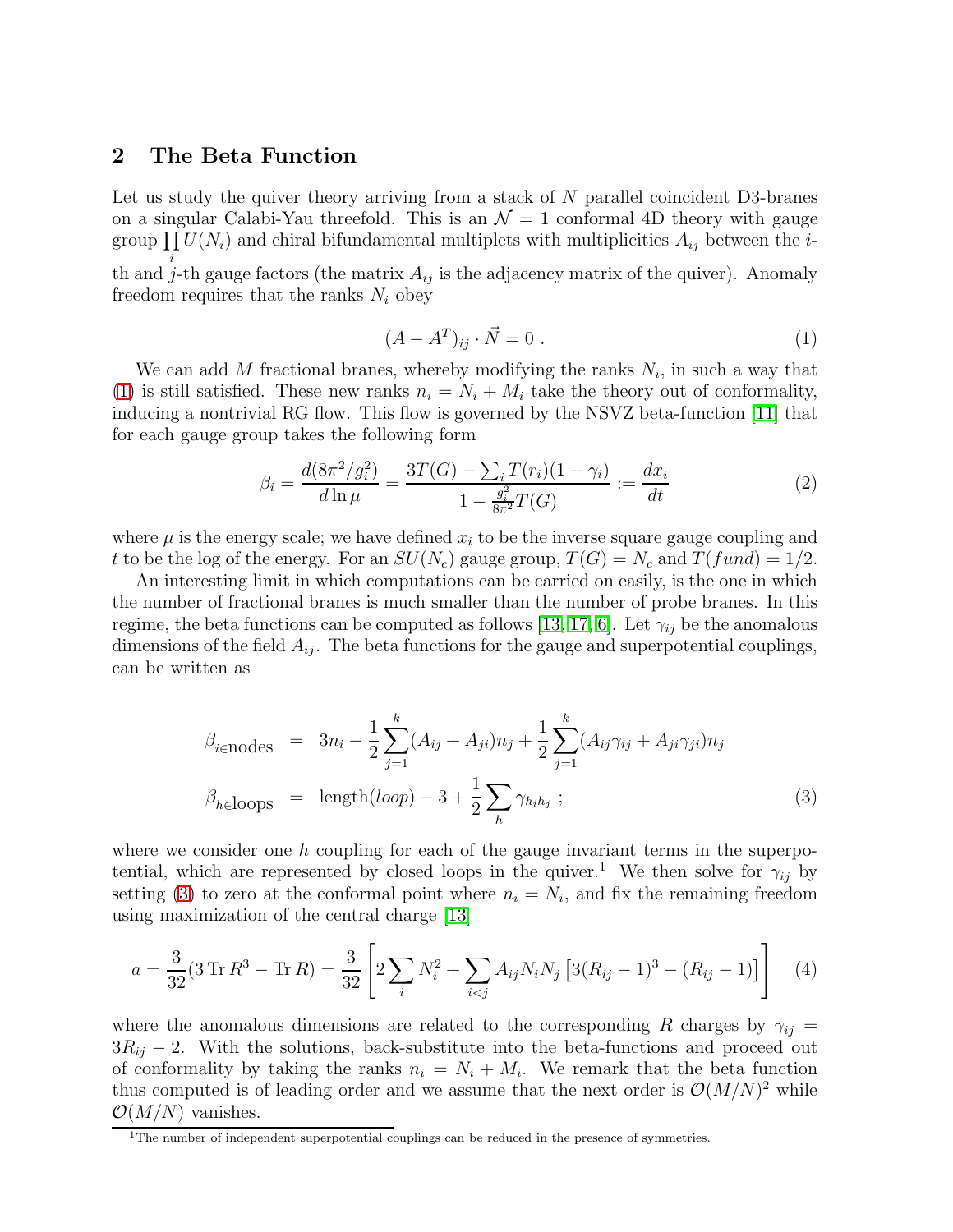#### 3 The Conifold Cascade

<span id="page-4-0"></span>It is instructive to review our methodology by applying it to the classic Klebanov-Strassler conifold theory. In this case, we have an  $SU(N) \times SU(N)$  gauge theory with four bifundamental chiral multiplets  $A_{1,2}$  and  $B_{1,2}$  and superpotential as given in [\(5\)](#page-4-0)

$$
N \longrightarrow A_{\mathfrak{b}} A_2 \longrightarrow N
$$
  
\n
$$
W = \epsilon^{ij} \epsilon^{kl} \operatorname{Tr} A_i B_k A_j B_l .
$$
 (5)

Adding fractional branes in accordance with [\(1\)](#page-3-0), we have an  $SU(N+M) \times SU(N)$ theory and the beta functions, using the techniques outlined above, are given in [\(6\)](#page-4-1). Indeed by the  $\mathbb{Z}_2$  symmetry of the quiver, the  $\mathcal{O}(M/N)$  corrections to the beta functions are zero. The subsequent duality tree consists of a single node with a single closed cycle taking the theory (up to permutation of gauge groups) back to itself. The running of the two beta-functions cascade alternatingly in weave pattern:

<span id="page-4-1"></span>

We see that the  $t$  interval between consecutive dualizations is constant along the cascade. The ranks of the gauge group vary linearly with the step, decreasing towards the IR, and thus diverging as the logarithm of the energy in the UV.

### <span id="page-4-2"></span>4 Cascade for  $F_0$ , the Zeroth Hirzebruch

We can now move on to the theory of our principal concern, the gauge theory corresponding to the probe on a complex cone over  $F_0$ , the zeroth Hirzebruch surface, or  $\mathbb{P}^1 \times \mathbb{P}^1$ . Interesting phenomena arise in this case. The duality tree is much richer; it resembles a flower which we call *flos Hirzebruchiensis*. This is shown, together with some dual phases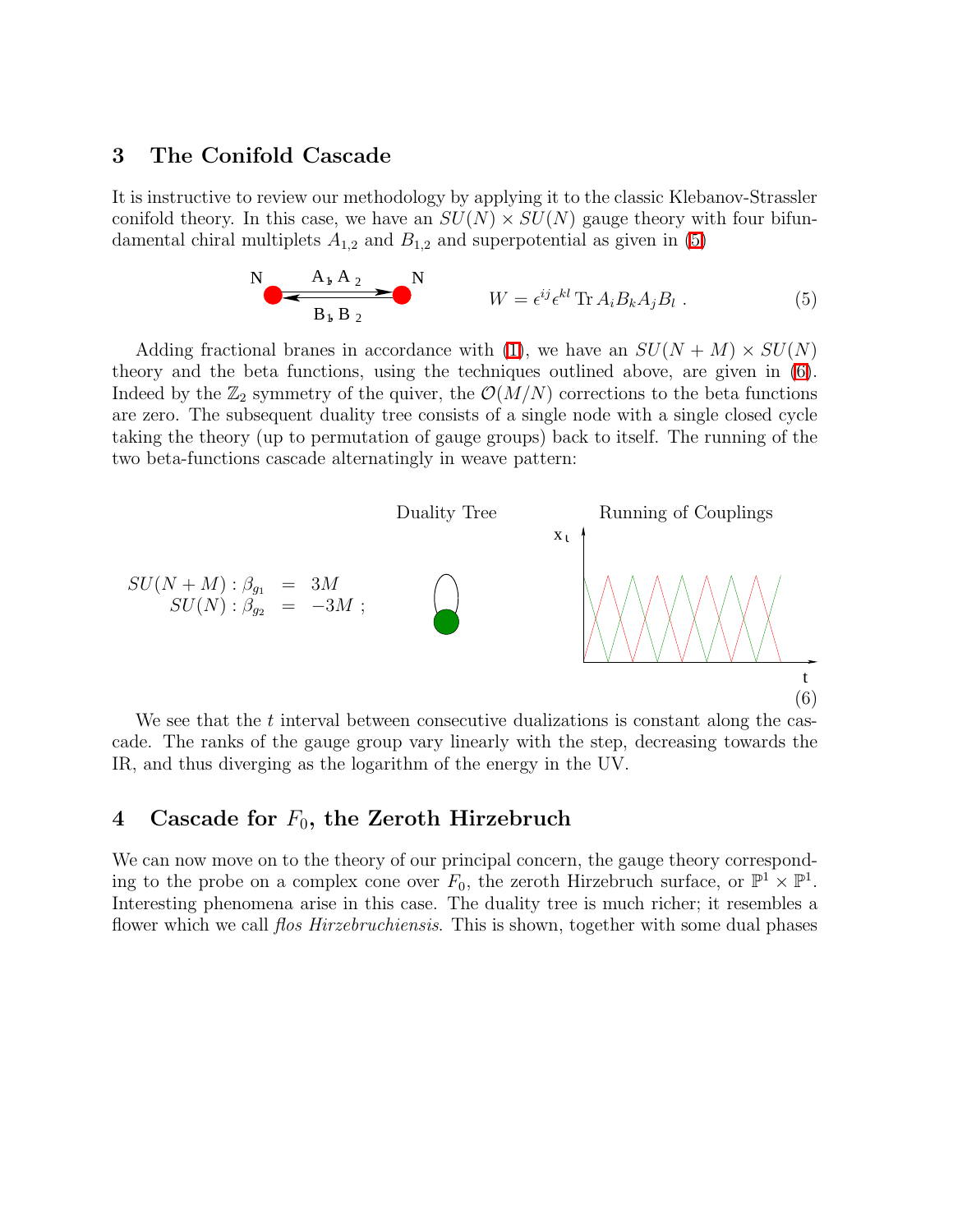of the quivers in plot [\(7\)](#page-5-0)

<span id="page-5-0"></span>

There is a conifold-type cascade, given by the alternation between 2 models, which we will call A and B. Their quivers and the evolution of the four inverse gauge couplings  $x_i$ are given in [\(8\)](#page-5-1):

<span id="page-5-1"></span>

This periodic RG cascade is represented as a closed cycle at the center of the duality tree in [\(8\)](#page-5-1).

It is important to clarify at this point the philosophy that will be used along the rest of the paper. We are interested in finding duality walls. As we described in the introduction, these phenomenon appears when reconstructing a duality cascade that has a given theory at its IR bottom. Thus, we will proceed to derive one possible RG trajectory in the UV such that, when we consider the flow towards the IR using Seiberg duality in a cascading manner, we arrive at the desired model. The reader should keep in mind that this traditional perspective is considered although, for simplicity, we will number cascade steps starting from the IR theory and increasing towards the UV.

#### 4.1 The Duality Wall

On the other hand, if we started model C (a Seiberg dual of models A and B), given in [\(9\)](#page-6-0), with associated beta-functions as shown,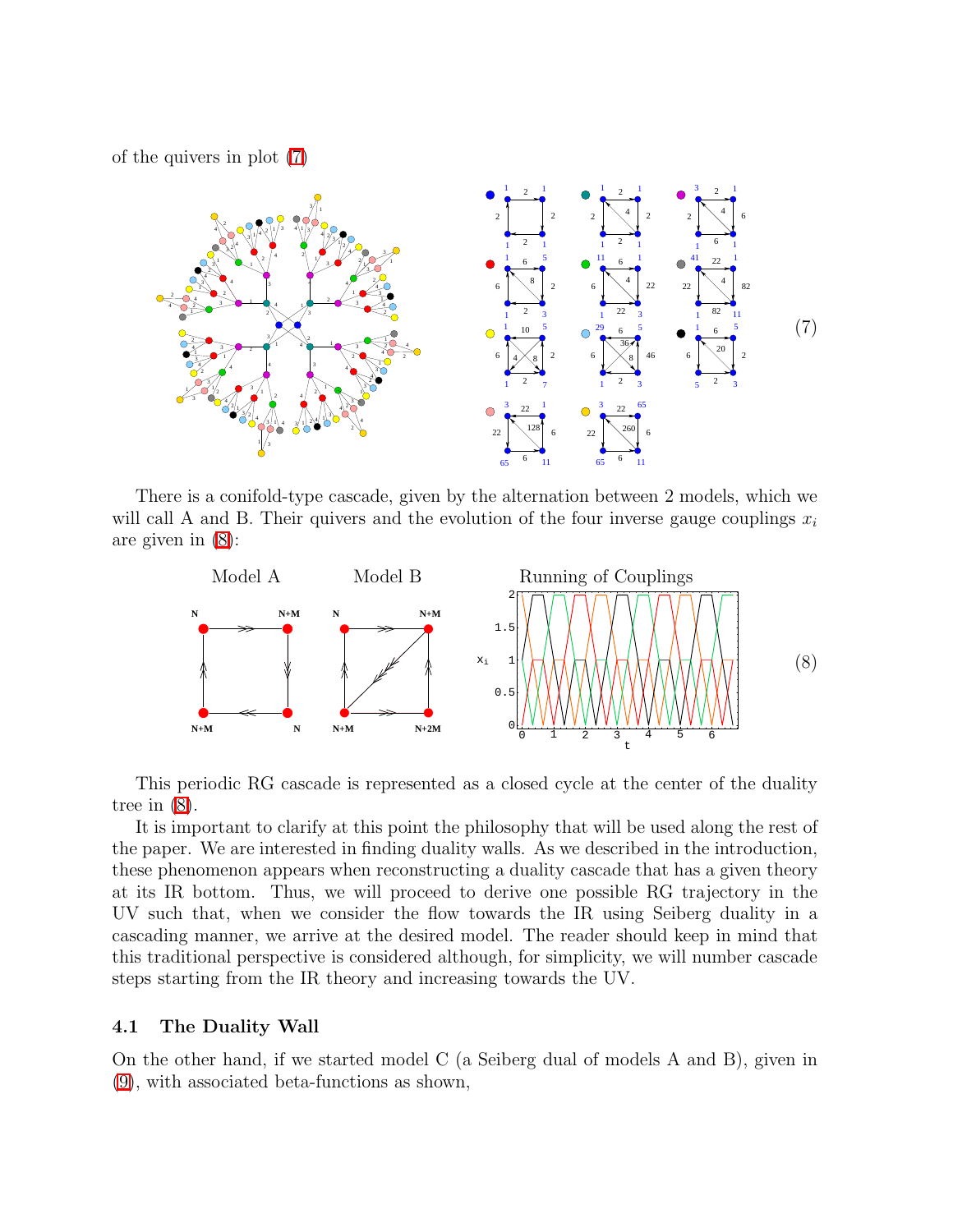<span id="page-6-0"></span>

a significantly different behavior emerges.

The inverse gauge couplings  $x_i$ , by definition [\(2\)](#page-3-2), evolve with  $\beta_i$  as

$$
x_i(k) = x_i(k-1) + \beta_i(k-1)\Delta(k)
$$
 (10)

for the  $k$ -th step in which the linear piece of the most negative beta-function makes the corresponding x step by  $\Delta(k)$ . Let us, for concreteness, consider initial conditions  $(x_1, x_2, x_3, x_4) = (1, 1, 4/5, 0)$ . Then, the step  $\Delta(k)$  decreases at each dualization and the couplings  $x_i$  evolve to a finite value:



This is markedly different from the Klebanov-Strassler case. Something very drastic occurs after the third node gets dualized, which produces an explosive growth of the number of chiral and vector multiplets in the quiver. After node 3 is dualized, the subsequent quivers have all their intersection numbers greater than 2 and become of hyperbolic type. The cascade then is characterized by a flow of the dualization scales towards an UV *accu*mulation point with a divergence in the number of degrees of freedom. This phenomenon is called a *duality wall*  $^2$ .

A  $\mathbb{Z}_2$  symmetry as T-Duality Let us study how, starting from Model C, the RG flow continues further into the IR. This can be determined from our previous results by simply changing the signs of the beta functions and replacing the log-scale t by  $-t$ . The later transformation, in the holographic dual, resembles a T-duality-like action since the scale  $\mu$ is associated with the radial coordinate. However, changing the sign of the beta function amounts to changing M to  $-M$ , which we observe to be a  $\mathbb{Z}_2$  reflection of the quiver along the (13) axis of the quiver in [\(9\)](#page-6-0). Therefore, the cascade to the IR from model C is simply the cascade that flows into it from the UV after reflection of the quiver.

Sensitivity to initial conditions Let us briefly examine the sensitivity of the location of the duality wall to the initial inverse couplings. This problem was studied in [\[6\]](#page-9-5), and a detailed analytical study will appear in [\[18\]](#page-10-0). Let our initial inverse gauge couplings be of the form  $(1, x_2, x_3, 0)$ , with  $0 < x_2, x_3 < 1$ . We study the running of the beta functions,

 $2A$  similar phenomenon has been observed in [\[12\]](#page-10-4), in the context of supergravity.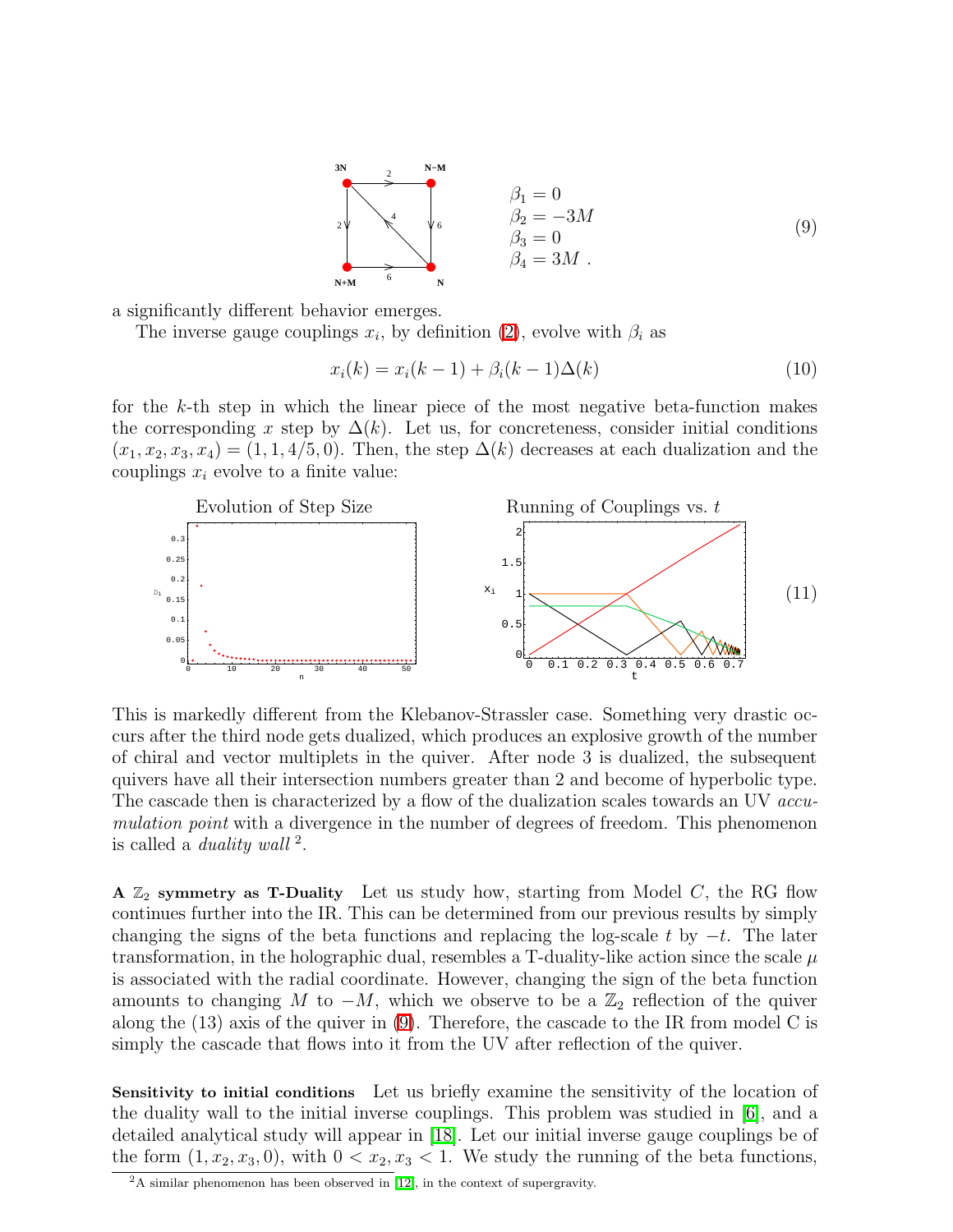and determine the position of the duality wall,  $t_{wall}$ , for various initial values. We plot in [\(12\)](#page-7-0), the position of the duality wall against the initial values  $x_2$  and  $x_3$ , both as a three-dimensional plot in I and as a contour plot in II. We see that the position is a step-wise function. A similar behavior has been already observed in [\[10\]](#page-9-9).



#### <span id="page-7-0"></span>5 Generating Cascades from Families of Diophatine Equations

Having expounded upon the intricacies of duality cascades and flows, let us return to some discussion on the generic structure of duality trees. The connection between Seiberg Duality and Picard-Lefschetz (PL) monodromy transformations (alternatively, mutations of exceptional collections) has been explored in [\[14,](#page-10-5) [5\]](#page-9-4). When studying different dual gauge theories that correspond to D-branes over the same geometry, a quantity that remains invariant under PL transformations is the trace of the total monodromy  $K$  [\[15\]](#page-10-6). For the cases under study we have

$$
\text{Tr}K = 2\tag{13}
$$

This equation, when expressed in terms of the intersection numbers, gives rise to a Markov type Diophantine equation. Such Diophatine equations have been derived for three-block exceptional collections over del Pezzos by algebraic geometers [\[16\]](#page-10-7). In [\[14,](#page-10-5) [17\]](#page-10-3), the equations were shown to coincide. For a given singularity, there may be more than one such equations. For example, exceptional collections with different number of blocks are classified by different Diophantine equations. In general, there may be more than one equation even for a given number of blocks. Each of these equations encode an infinite set of all the gauge theories that can be obtained for a given singularity using PL transformations, and hence a subset of all Seiberg duals. Remarkably, the set of 3-block equations for the del Pezzo surfaces is shown to be finite and all the equations can be organized into four families [\[16\]](#page-10-7) as follows (the superscripts apply to those which admit more than one Diophantine equation):

<span id="page-7-1"></span>**Family I:** 
$$
dP_0, dP_6^I, dP_8^I
$$
  
\n**Family II:**  $F_0, dP_5, dP_7^I, dP_7^{II}, dP_8^{II}$   
\n**Family IV:**  $dP_4, dP_8^{IV}$   
\n**Family IV:**  $dP_4, dP_8^{IV}$  (14)

Within each family, the equations are the same, up to a mere change of variables. In this way, we can start from a Diophantine equation and its solutions for a given del Pezzo, and generate the equation and solutions for other geometries. In other words, the duality trees for different singularities may have subtrees that coincide, and the map between them can be derived from the corresponding equations.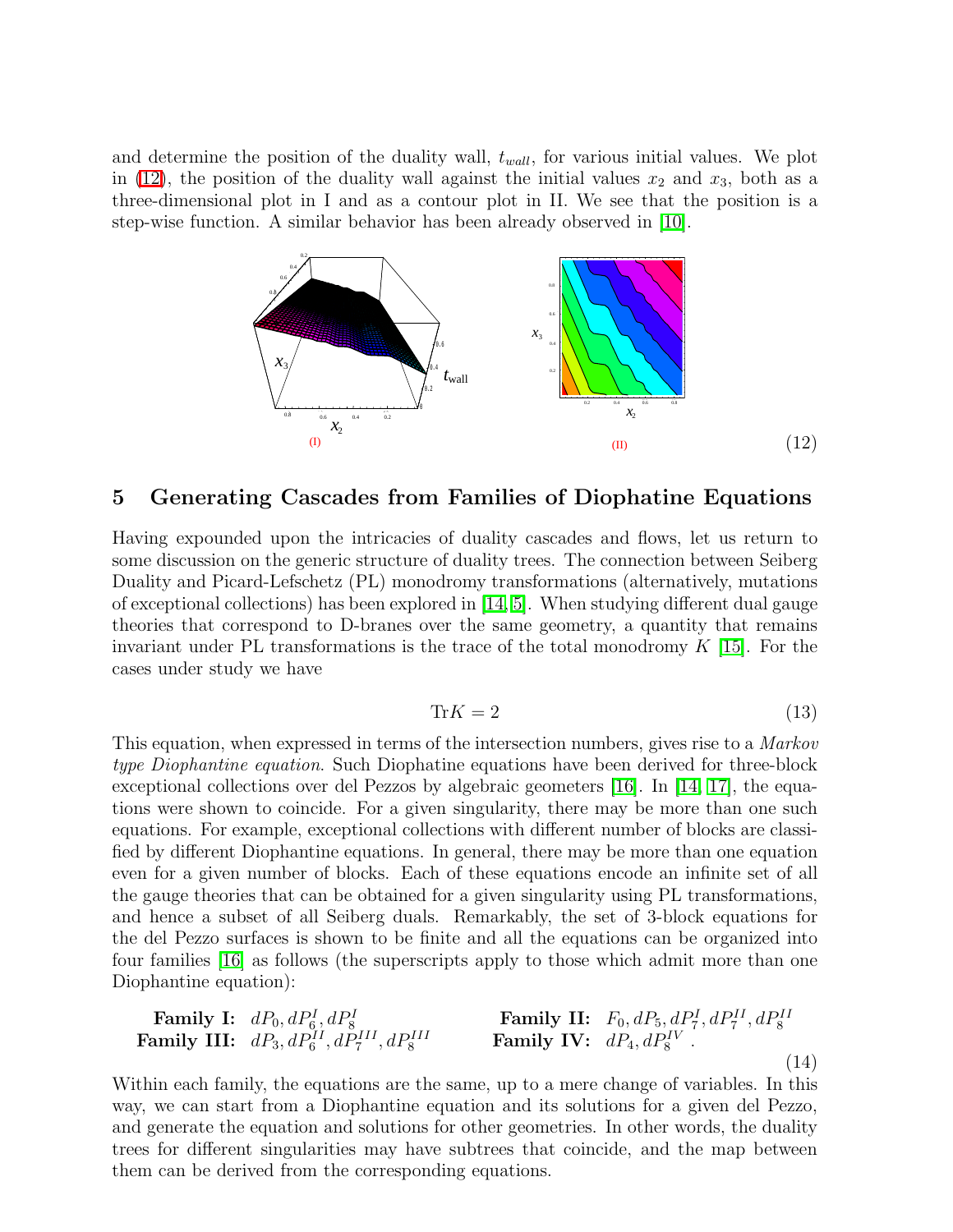Indeed, the physical content of this connection between Diophantine equations makes it more than a quiver generating tool along a tree for a given singularity. It is possible to go beyond and use it to, starting from an RG flow containing solutions to one of the members, generate entire cascades for other theories in the same family. Let us mention an explicit example to illustrate this statement. We have described in Section [4](#page-4-2) a KS type cascade for  $F_0$  with a flow involving a 3-block quiver (Model B). We can use [\(14\)](#page-7-1) to conclude that there are analogous flows for  $dP_5$ ,  $dP_7$  and  $dP_8$ , the other members of Family II. Furthermore the correspondence between theories in a given family indicates how to choose fractional branes in order to obtain the related cascades. We refer the reader to [\[18\]](#page-10-0), where these cascades will be analyzed in detail. It is natural to conjecture that this reasoning can be extended to exceptional collections with a larger number of blocks and their associated Diophantine equations and cascades.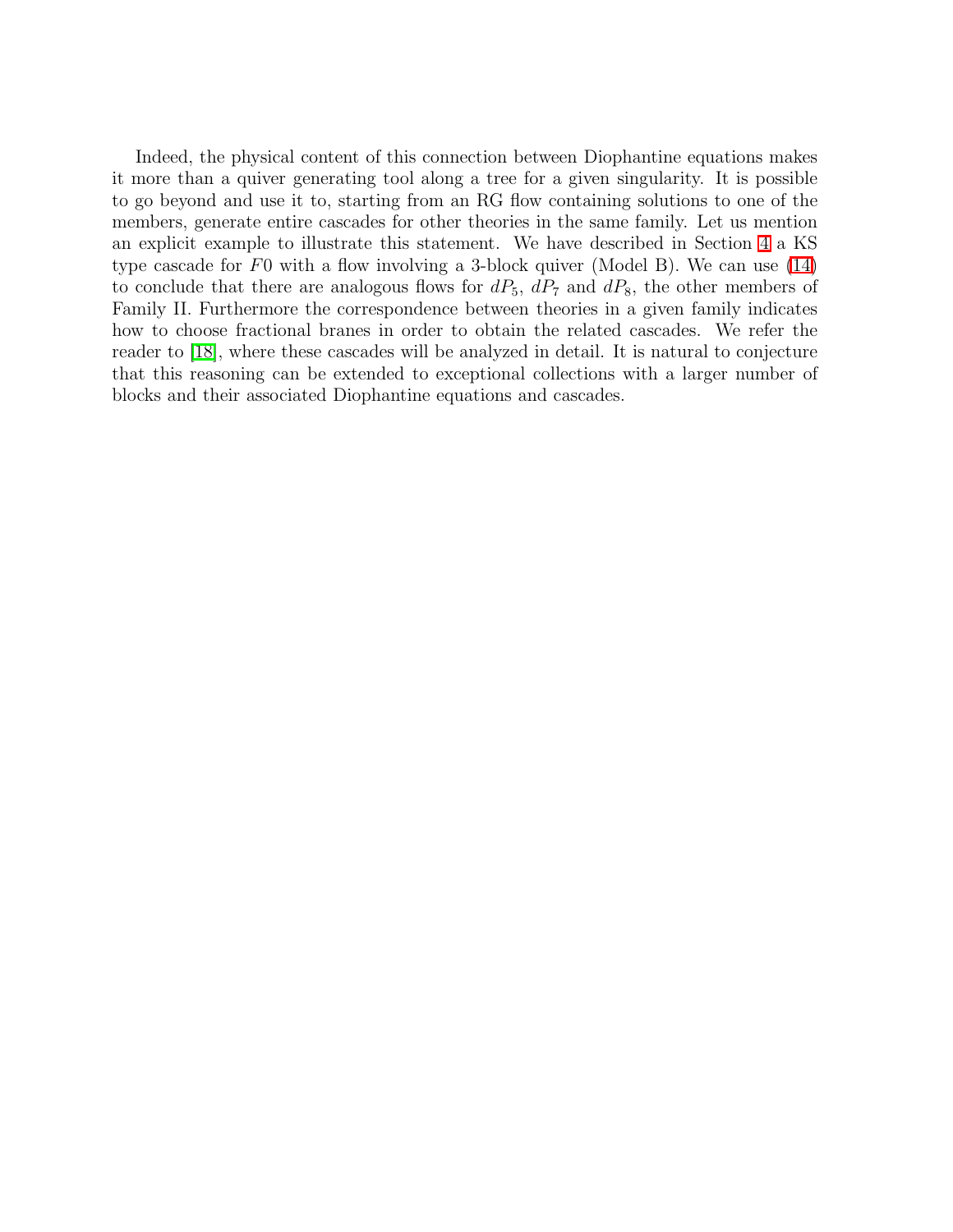## Acknowledgements

It is a pleasure to thank Pavlos Kazakopoulos for collaboration in the material presented. We would like to thank Francis Lam for many enlightening discussions and also C. Herzog, U. Gursoy, C. Nuñez, M. Schvellinger, and J. Walcher for insightful comments. S.F. appreciates the hospitality of the Institute for Advanced Study during the preparation of this work. We sincerely acknowledge the gracious patronage of the CTP and the LNS of MIT as well as the department of Physics at UPenn. Further support is granted from the U.S. Department of Energy under cooperative agreements #DE-FC02-94ER40818 and #DE-FG02-95ER40893. A. H. is also indebted to the Reed Fund Award and a DOE OJI award, and Y.-H. H., also to an NSF Focused Research Grant DMS0139799 for "The Geometry of Superstrings."

# <span id="page-9-0"></span>References

- [1] Y. H. He, "On algebraic singularities, finite graphs and D-brane gauge theories: A string theoretic perspective," [hep-th/0209230.](http://arXiv.org/abs/hep-th/0209230)
- <span id="page-9-1"></span>[2] N. Seiberg, "Electric - magnetic duality in supersymmetric nonAbelian gauge theories," Nucl. Phys. B 435, 129 (1995); [hep-th/9411149.](http://arXiv.org/abs/hep-th/9411149)
- <span id="page-9-2"></span>[3] B. Feng, A. Hanany and Y. H. He, "D-brane gauge theories from toric singularities and toric duality," Nucl. Phys. B 595, 165 (2001); [hep-th/0003085.](http://arXiv.org/abs/hep-th/0003085) B. Feng, A. Hanany and Y. H. He, "Phase structure of D-brane gauge theories and toric duality," JHEP 0108, 040 (2001); [hep-th/0104259.](http://arXiv.org/abs/hep-th/0104259) B. Feng, S. Franco, A. Hanany and Y. H. He, "Symmetries of toric duality," JHEP 0212, 076 (2002); [hep-th/0205144.](http://arXiv.org/abs/hep-th/0205144)
- <span id="page-9-3"></span>[4] B. Feng, A. Hanany, Y. H. He and A. M. Uranga, "Toric duality as Seiberg duality and brane diamonds," JHEP 0112, 035 (2001); [hep-th/0109063.](http://arXiv.org/abs/hep-th/0109063) C. E. Beasley and M. R. Plesser, "Toric duality is Seiberg duality," JHEP 0112, 001 (2001); [hep-th/0109053.](http://arXiv.org/abs/hep-th/0109053)
- <span id="page-9-4"></span>[5] S. Franco and A. Hanany, "Toric duality, Seiberg duality and Picard-Lefschetz transformations," [hep-th/0212299.](http://arXiv.org/abs/hep-th/0212299)
- <span id="page-9-5"></span>[6] S. Franco, A. Hanany, Y. H. He and P. Kazakopoulos, "Duality walls, duality trees and fractional branes," [hep-th/0306092.](http://arXiv.org/abs/hep-th/0306092)
- <span id="page-9-6"></span>[7] I. R. Klebanov and M. J. Strassler, "Supergravity and a confining gauge theory: Duality cascades and  $\chi SB$ -resolution of naked singularities," JHEP 0008, 052 (2000); [hep-th/0007191.](http://arXiv.org/abs/hep-th/0007191)
- <span id="page-9-8"></span>[8] M. J. Strassler, "Duality in Supersymmetric Field Theory and an Application to Real Particle Physics," [http://www.eken.phys.nagoya-u.ac.jp/Scgt/proc/.](http://www.eken.phys.nagoya-u.ac.jp/Scgt/proc/)
- <span id="page-9-7"></span>[9] B. Fiol, "Duality cascades and duality walls," JHEP 0207, 058 (2002); [hep-th/0205155.](http://arXiv.org/abs/hep-th/0205155)
- <span id="page-9-9"></span>[10] A. Hanany and J. Walcher, "On duality walls in string theory," [hep-th/0301231.](http://arXiv.org/abs/hep-th/0301231)